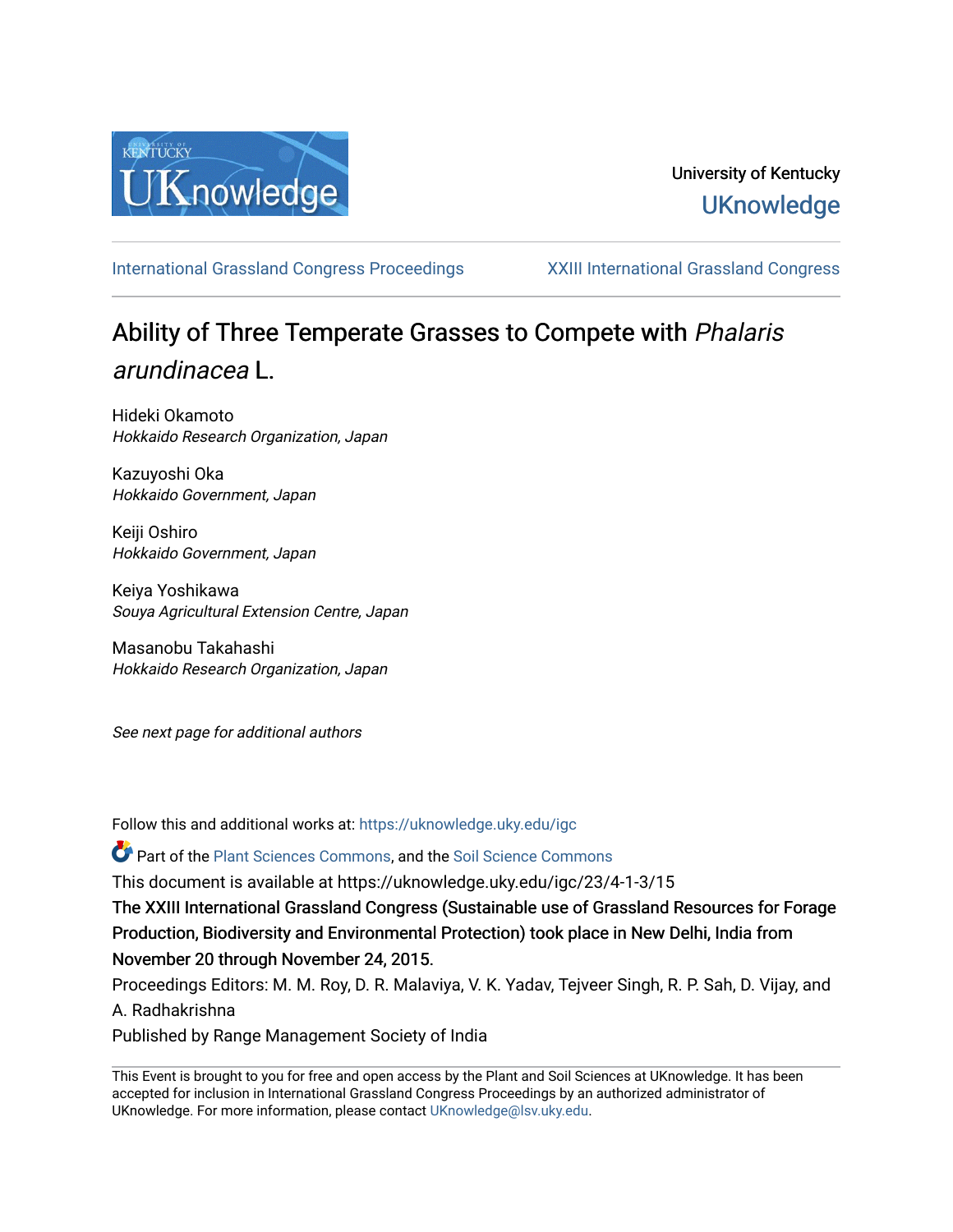### Presenter Information

Hideki Okamoto, Kazuyoshi Oka, Keiji Oshiro, Keiya Yoshikawa, Masanobu Takahashi, and Mieko Adachi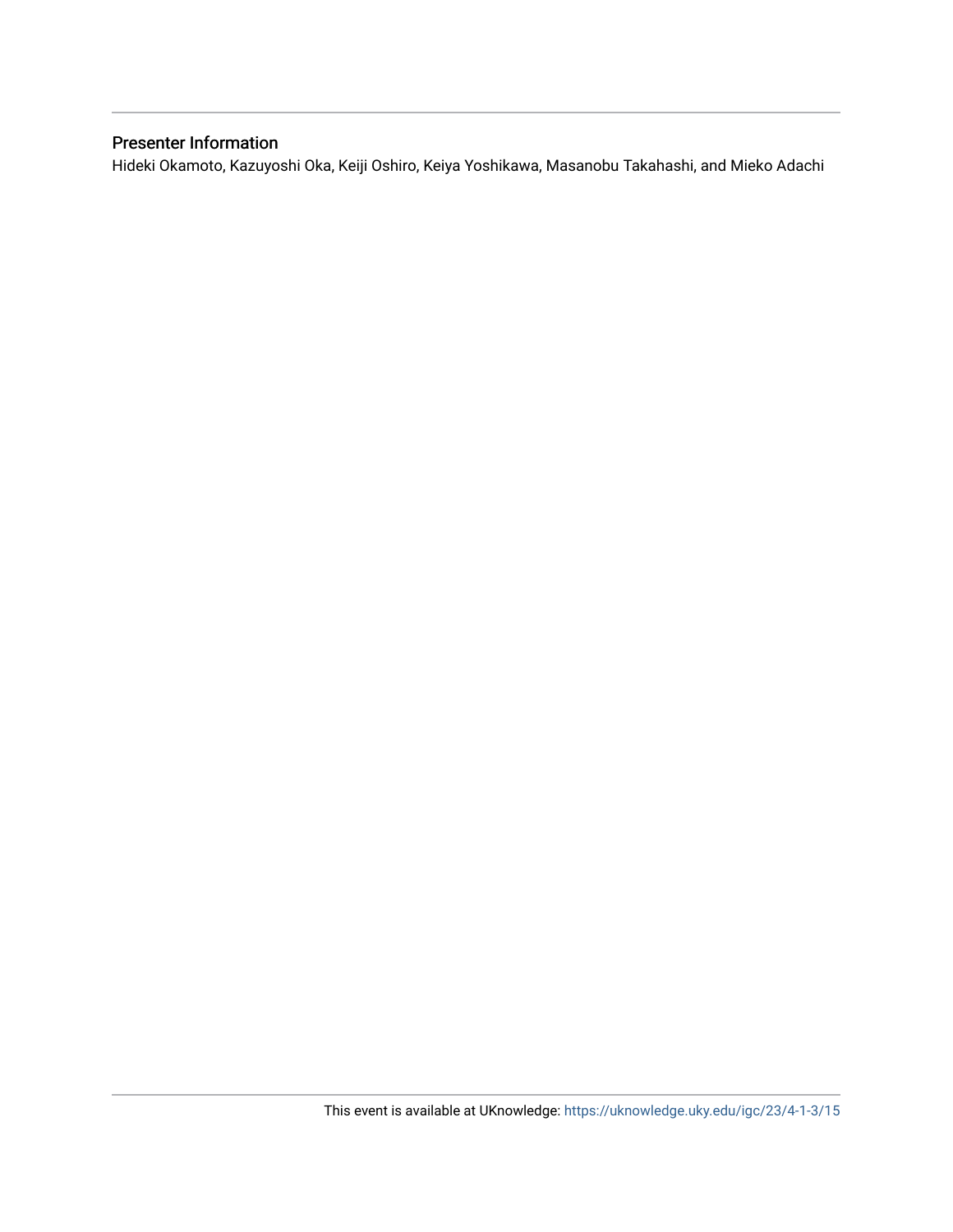Paper ID: 1127 Theme 4. Biodiversity, conservation and genetic improvement of range and forage species Sub-theme 4.1. Plant genetic resources and crop improvement

#### **Ability of three temperate grasses to compete with** *Phalaris arundinacea* **L.**

**Hideki Okamoto1\* , Kazuyoshi Oka<sup>2</sup> , Keiji Oshiro<sup>2</sup> , Keiya Yoshikawa<sup>3</sup> , Masanobu Takahashi<sup>4</sup> , Mieko Adachi<sup>5</sup>** <sup>1</sup>Kamikawa Agricultural Experiment Station, HRO, Hamatombetsu, Japan <sup>2</sup>Hokkaido Government resides in Tenpoku Sub-station, Hamatombetsu, Japan 3 Souya Agricultural Extention Centre Souya-hokubu Branch, Toyotomi, Japan <sup>4</sup>Tenpoku Sub-station, Kamikawa Agricultural Experiment Station, HRO, Hamatombetsu, Japan <sup>5</sup>Technical Research Institute of Livestock and Grassland, Hokuren, Kunneppu, Japan \*Corresponding author e-mail: [okamoto-hideki@hro.or.jp](mailto:okamoto-hideki@hro.or.jp)

**Keywords:** *Dactylis glomerata* L., *Lolium perenne* L., *Phalaris arundinacea* L., *Phleum pratense* L.

#### **Introduction**

Weeds with rhizomes have become an ever-increasing problem in the grasslands of Hokkaido in northern Japan. Many meadows in the Tenpoku region, located in the northernmost part of Hokkaido, have been invaded by *Phalaris arundinacea* L., a grass with aggressive colonising ability known as the primary and most difficult to control weed in the Tenpoku region. However, dairy farmers in the grasslands of the Tenpoku region most commonly cultivate *Phleum pratense* L., in spite of its low competitive ability. The Tenpoku region frequently experiences years of low rainfall or drought, but *P. pratense* has low tolerance to drought (Okamoto *et al*., 2012; Okamoto and Furudate, 2010). *Lolium perenne* L. and *Dactylis glomerata* L. are also cultivated in the Tenpoku region, where they are used as rough forages; however, they are much less commonly cultivated than *P. pratense*. These species are thought to possess not only higher competitive ability than other grasses, but also higher drought tolerance than *P. pratense*, and thus may be more suitable for cultivation in some parts of the Tenpoku region. Therefore, we suggest that farmers choose a grass species suitable for their land. To further develop this concept, it is necessary to elucidate the differences among the abilities of these species to compete with invading *P. arundinacea*. Therefore, the objective of this study was to evaluate and compare the competitive ability of these temperate grass species (*L. perenne*, *D. glomerata*, and *P. pratense*) with those of *P. arundinacea*.

#### **Materials and Methods**

A field experiment was conducted in 2013 on the brown forest soil field at the Tenpoku Sub-station in Hamatombetsu, Japan. Three grass species (*L. perenne*, *D. glomerata*, and *P. pratense*) were used in this experiment. Two renovation seasons were studied. This study investigated sward renovations carried out at two different times  $7<sup>th</sup>$  June and  $2<sup>nd</sup>$  August in 2013. During each renovation in this experiment, we planted 20 kg of seeds for each grass and 4 kg of *P. arundinacea* seeds. Each treatment included four replicate plots. In 2014, all species were harvested twice a year. Harvests were conducted on 23rd June and 19th August. However, in the Tenpoku region *L. perenne* and *D. glomerata* are commonly harvested 3 times per year; therefore, we included additional treatments for these species, in which harvesting was carried out 3 times (on  $11<sup>th</sup>$  June,  $30<sup>th</sup>$  July, and  $22<sup>nd</sup>$  September) per year.

The grass, harvested as herbage, was cut to 5 cm above the ground, and fresh weights were measured. About 350 g of harvested fresh sample from each plot was separated into 3 groups, *i.e.*, experimental each grass species (*L*. *perenne*, *D*. *glomerata*, and *P*. *pratense*), *P*. *arundinacea*, and other herbaceous plants. Then, the others and fresh weight of the material in the different categories was used to calculate the botanical composition of it was calculated each plot. Crown covers of the plots were observed during each harvest, as well as at the beginning of the snow season (in November), and from the end of the snow season to the first harvest (in April and May). On  $30<sup>th</sup>$  October 2014, the roots of the experimental plants were excavated and removed, down to 10 cm below ground. These root samples were washed to remove soil and dust, and the roots of each experimental grass species (*L*. *perenne*, *D*. *glomerata*, *P*. *pratense*, and *P*. *arundinacea*), and the others those of non-grass species were sorted according to their morphological traits. Each root sample was dried and weighed, and its rhizome composition calculated as a function of dry weight.

Differences between the different treatment plots' botanical and rhizomatic compositions of the plant variables in the different treatments were evaluated by ANOVA and Tukey's multiple-range test. Data were arcsine transformed prior to analysis.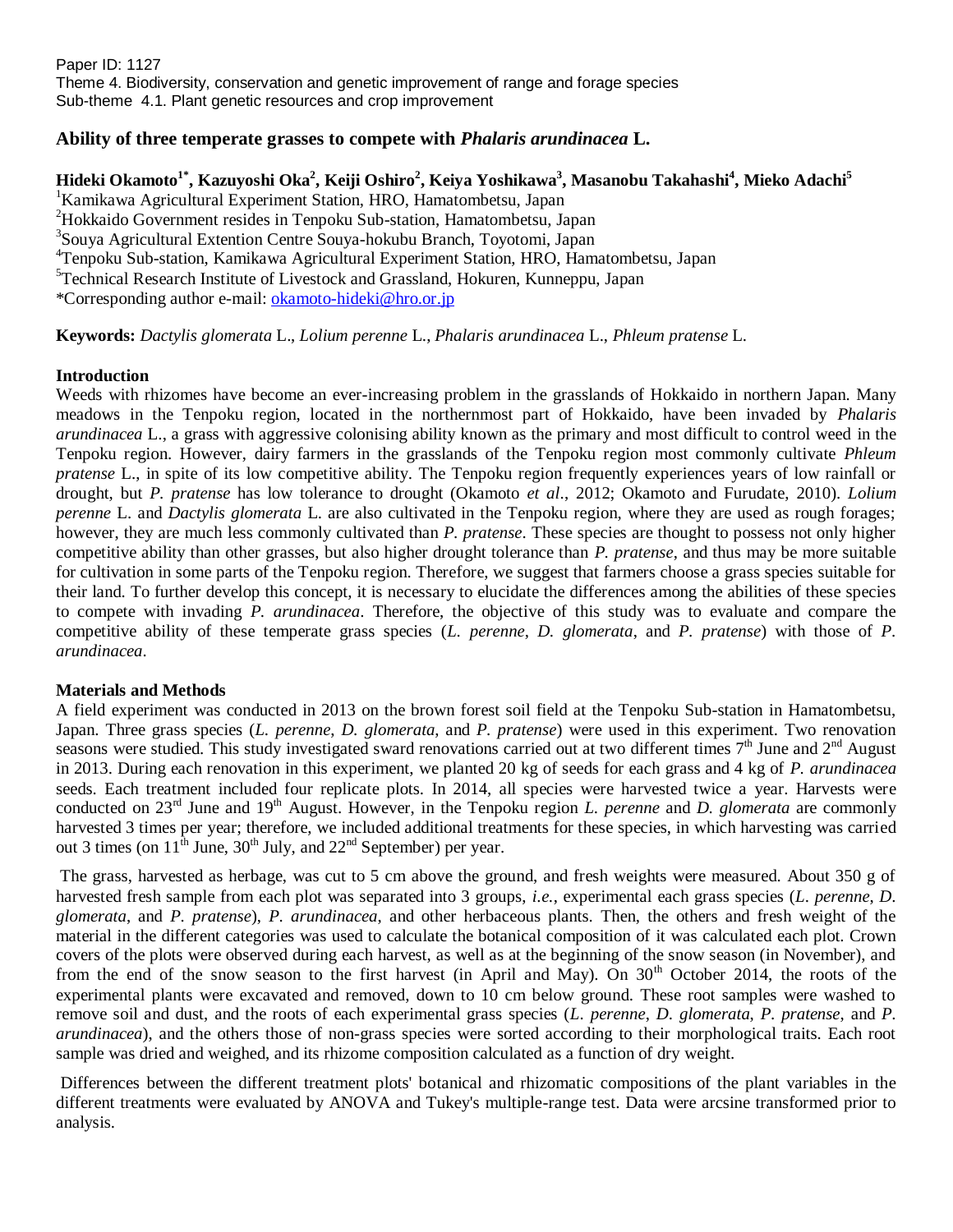#### **Results and Discussion**

In November 2013, the *P. arundinacea* crown cover in the June-renovated *L. perenne* and *D. glomerata* swards was less than 10%; however, in the *P. pratense* sward its coverage was 41% (Fig. 1). In the August-renovated sward, the crown cover was about 20% in the *P. pratense* and *D. glomerata* swards, but less than 10% in the *L. perenne* swards.



**Fig. 1:** Crown covers of *P. prundinacea* in each sward and its changes over time after each renovation. The number following each species indicates harvest times per year.

Similar crown cover results have been reported since 2014 (Fig. 1). *P. arundinacea* crown-cover in the June-renovated swards was less than 16% in *L. perenne* and *D. glomerata* swards throughout this period; however, in *P. pratense* swards, *P. arundinacea* crown cover increased to more than 50% since November 2014. *P. arundinacea* crown cover in *L. perenne* swards was low in the August-renovated plots, but higher in the June-renovated plots. In the August-renovated *D. glomerata* swards, *P. arundinacea* crown cover was 21-36% - much higher than that in the June-renovated swards. In the August-renovated *P. pratense* swards, *P. arundinacea* crown cover was similar to that observed in the June-renovated swards. In 2015, *P. arundinacea* crown cover was less than 10% in *L. perenne* and *D. glomerata* swards; however, in the *P. pratense* sward it was >50%. *L. perenne* or *D. glomerata* comprised more than 80% of the botanical composition of the June-renovated *L. perenne* and *D. glomerata* swards, while *P. arundinacea* comprised almost less than 10% (Table 1). However, in the June-renovated *P. pratense* swards, the botanical composition of *P. pratense* was much lower, at 67%, during the 1st harvest and 48% during the 2nd harvest. During the 2nd harvest, the botanical composition of *P*. *arundinacea* during the 2nd harvest was equivalent to that of *P. pratense* during the same period. In the August-renovated *L. perenne* swards, the botanical composition of each harvest was more than 80%. During the 1st and 3rd harvests of the August-renovated *D. glomerata* swards, *D. glomerata* comprised less than 80%, and *P. arundinacea* comprised 17-28%. *P. arundinacea* was higher in the August-renovated *P. pratense* swards, the botanical composition of which was 67% and 32% for *P. pratense* and *P. arundinacea,* respectively, during the 2nd harvest.

Rhizome research conducted in November 2014 implied that the rhizome composition of the August-renovated *L. perenne* and *D. glomerata* swards included a larger percentage of *P. arundinacea* than the June-renovated swards (Table 1); however, *P. pratense* showed the opposite result, as the rhizome compositions of the August-renovated *D. glomerata* swards and June-renovated *P. pratense* swards included larger percentages of *P. arundinacea*.

| Renovating<br>season                  | harvest times<br>per year | Grass species | Botanical composition of each harvest in 2014 (% per fresh weight) |                   |             |                |                          |                          | Composition        |                |
|---------------------------------------|---------------------------|---------------|--------------------------------------------------------------------|-------------------|-------------|----------------|--------------------------|--------------------------|--------------------|----------------|
|                                       |                           |               | 1st harvest                                                        |                   | 2nd harvest |                | 3rd harvest              |                          | of rhizome $(\%)\$ |                |
|                                       |                           |               | each grass                                                         | P. a <sup>†</sup> | each grass  | P. a           | each grass               | P. a                     | each grass         | P. a           |
| The meadows<br>renovated<br>in June   | 2 times                   | D. glomerata  | 89at                                                               | 9b                | 95a         | 4 <sub>b</sub> | $\overline{\phantom{a}}$ | $\overline{\phantom{a}}$ | 93 a               | 6b             |
|                                       |                           | L. perenne    | 91a                                                                | 6b                | 90 a        | 8b             |                          |                          | 96 a               | 4 <sub>b</sub> |
|                                       |                           | P. pratense   | 67b                                                                | 27a               | 48 b        | 48 a           | $\overline{\phantom{0}}$ | -                        | 65 b               | 33a            |
|                                       | 3 times                   | D. glomerata  | 83 ab                                                              | 13 <sub>b</sub>   | 93 a        | 4 <sub>b</sub> | 85 a                     | 8 a                      | 96 a               | 2 <sub>b</sub> |
|                                       |                           | L. perenne    | 88a                                                                | 7b                | 91 a        | 6b             | 93a                      | 5a                       | 90 a               | 9 b            |
| The meadows<br>renovated<br>in August | 2 times                   | D. glomerata  | 73 <sub>b</sub>                                                    | 23a               | 84 a        | 15ab           | $\overline{\phantom{0}}$ | $\overline{\phantom{0}}$ | 74 b               | 26a            |
|                                       |                           | L. perenne    | 93 a                                                               | 7 <sub>b</sub>    | 85 a        | 9b             |                          |                          | 96 a               | 4a             |
|                                       |                           | P. pratense   | 82ab                                                               | 16ab              | 67 b        | 32a            |                          |                          | 84 ab              | 16 a           |
|                                       | 3 times                   | D. glomerata  | 69b                                                                | 27a               | 81 ab       | 17ab           | 71 b                     | 28 a                     | 66 b               | 34a            |
|                                       |                           | L. perenne    | 90a                                                                | 9b                | 92 a        | 6b             | 91 a                     | 8b                       | 76 ab              | 24a            |

Table 1: Botanical and rhizomatic composition of each harvest.

†Abbreviation for Phalaris arundinaceaL.

<sup>†</sup>Columns labelled with different letters with-season are significantly different (P<0.05).

§The rhizomes were sampled on 5<sup>th</sup> November of 2014.